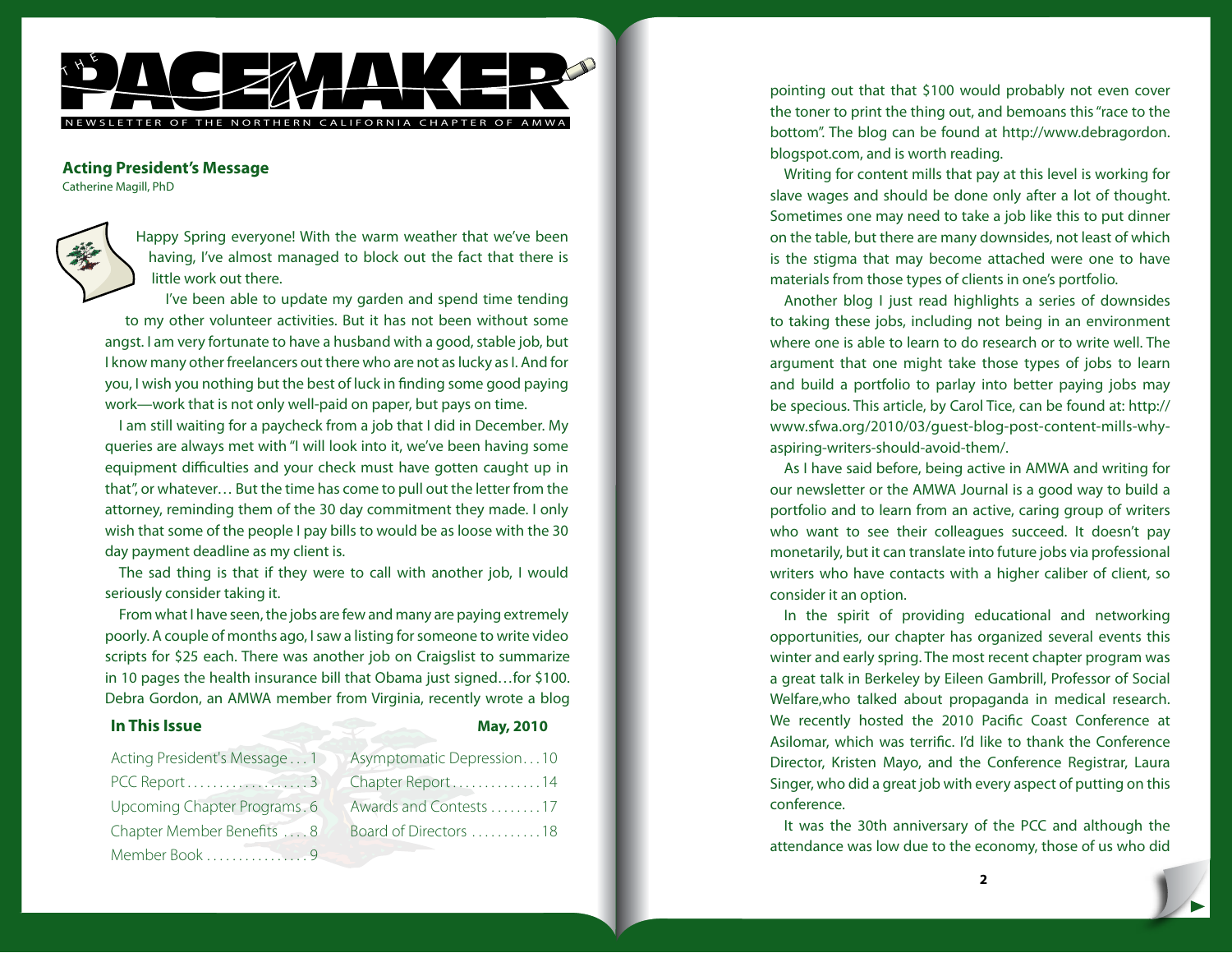attend found terrific open sessions, great workshops, and a fantastic opportunity for networking and making new friends, all within the spectacular setting of Asilomar. We will host the conference again in 2012. We're taking a breather for now but will soon start thinking about our next Asilomar conference and will need some enthusiastic volunteers to help put it together.

I encourage you to come to meetings, to participate and to volunteer. Being active in AMWA allows you to contribute in a way that can enhance your career. We are also looking for people who are willing to participate on the Board. It doesn't take much time and, in my experience, is well worth every moment that I have spent on it, both professionally and personally. Don't hesitate to contact me or any other Board member with questions or expressions of interest.

We have an exciting summer program coming together, starting with a chapter program scheduled for May 15th at Scott's in Jack London Square. Best-selling science writer Mary Roach will discuss the research that she has done for her three books. It will be mostly Q&A and likely to be very interesting—try to come if you can!

# **Pacific Coast Conference: Tribal Healing in an Amazonian Forest Culture**

Dan Liberthson

Dr. Chris Herndon (UCSF and the Amazon Conservation Team) began his presentation on tribal healing in an Amazonian forest culture with the question "What can we learn from a tribal shaman?" He re-emphasized the importance of botanical drugs derived from Amazonian plants: about 25% of all Western drugs are botanically derived and the Amazon is a treasure chest containing a quarter of all plant species.

Equally important is the knowledge of how to harvest, prepare and administer these plants as medicines. That knowledge, together with the generations and even millennia of experience from which it derived, needs preservation as much as does the Amazon forest itself.

The Hoti tribe in Venezuela derive curare for their darts from the *Strychnos toxifera* plant, but there are stringent criteria for time of collection and additives. Further, the additives will only work in combination with curare, not alone. Similarly, many plant-based medicines in the Amazon work well only in context. Without knowledge of proper collection and blending with other herbals or or taken out of the nexus of ritual healing for endogenous disease, these medicines lose their power. Roger Schultes of Harvard, the originator of ethnobotany, lived with tribes as student, coauthored the first book on Amazonian hallucinogens, and inventoried botanicals of South American tribes. Schultes' work was extended to other cultures by his students, including Dr. Mark Plotkin.

Not only the shamans' knowledge of plants needs to be preserved, but their entire medical system (which years ago was not valued). Dr. Herndon and Dr. Plotkin, with tribal healers and Western clinicians, designed and conducted a study to explore how the Trio tribe understand and treat disease.

Like all indigenous peoples, the Trio have a concept of a sprit world, a belief system that plays a role in their system of healing. They use tobacco as well as 318 medicinal plants in their therapies. The Trio, isolated because of rapids in the rivers (the only routes of transport before airplanes), were first contacted by Evangelical missionaries. They were then devastated by introduced diseases, nucleated and dispersed into small groups in three villages. The missionaries destroyed shamanism, representing it as diabolical and causing the community to ostracize the shamans and their practices. As a result, at the start of the study in 2000, the few remaining shamans averaged 68 years of age and there were no apprentices until Mark Plotkin's "Shaman's Apprentice Program" began to revitalize the tradition (for details, see Mark's book *The Shaman's Apprentice*).

This was a positive step, but more was needed to preserve the whole medical system. In a four-year study, the investigators generated a list of Trio disease concepts in a formal database. They asked the shamans what symptoms characterized each condition, how they did differential diagnosis, and what plant was used for which condition. They then collected the plant, identified it, and analyzed it.

All of the resulting data were correlated by condition and added to the database. The shamans mainly treat skin and GI maladies and have extraordinary knowledge of these conditions. They recognize over 30 dermatologic conditions,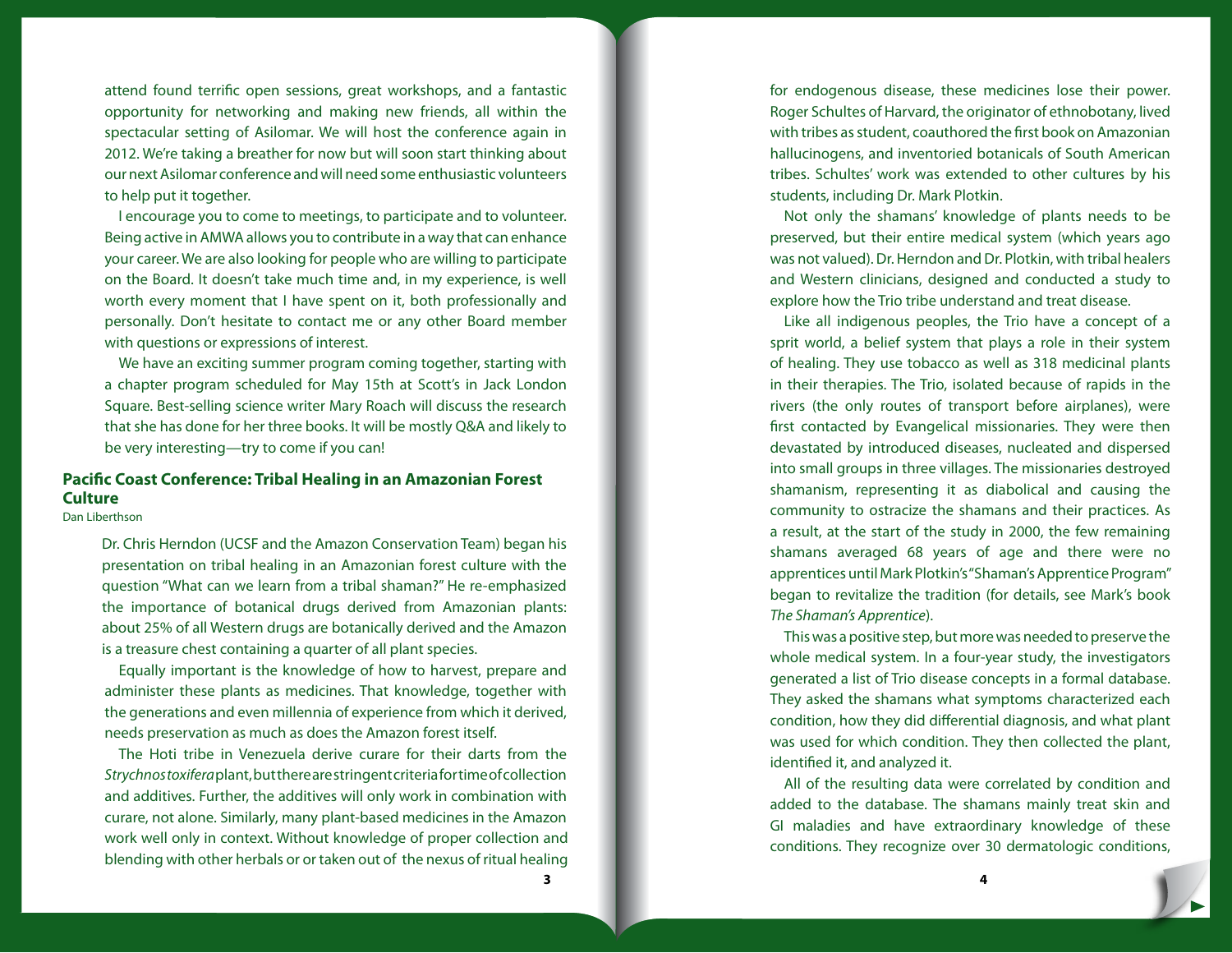differentiate fungal infection from other skin conditions, and diagnose TB, colds, and abdominal pain, distinguishing several different causes. They associate splenomegaly with malaria and recognize neurological diseases like Bell's palsy and paresthesias, as well as postoperative pain and psychosis. They also diagnose and treat gynecological conditions, including abnormal bleeding ("evil uterus"), menorrhagia, and dysmenorrhea. Cervical cancer is believed to be caused by a "devil spirit" from penis, remarkably similar in concept to papilloma virus, which we know can cause this cancer (spirit=virus).

Dr. Herndon reiterated the need to study shamans as priests, psychologists, and physicians in their own context. They treat patients as participants in their own healing. Amazonian ethnomedicine can only be transmitted by active practice. Entire villages are now proud to have their own system of medicine again, and there is renewed respect for elders and their own culture. Yet the shamans remain humble, knowing that they can often treat endogenous conditions better than Western medicine, yet referring non-endogenous conditions to the Western medical clinic, recognizing these clinics can better handle non-native diseases.

The published article describing this study can be accessed at http:// www.ethnobiomed.com/content/5/1/27). Herndon CN, Uiterloo M, Uremaru A, Plotkin MJ, Emanuels-Smith G, and Jitan J. Disease concepts and treatment by tribal healers of an Amazonian forest culture. Journal of Ethnobiology and Ethnomedicine 2009; 5:5-27. The Amazon Conservation Team (ACT), headed by Mark Plotkin and the primary developer of the study, provides detail on its website, on which you can learn more and support efforts to save the Amazon, its plants, and its indigenous medical theory and practice.

#### **Highlights of Other Open Sessions**

During *Introduction to Statistical Concepts and Practices for NonStatisticians,* Robert Hoop built an understanding of basic statistical concepts as applicable to clinical trials and improved awareness of what is appropriate analysis and what is not.

Suzette Dowling, in *Global Product Development: A Regulatory Perspective*, gave a brief but concise and highly informative summary of the stages of drug development and the variety of documents needed to support them. She also described the key roles played by medical

writers at all stages of the process from concept to finished product.

In *Palliative Care: Navigating the Crossroads of Chronic and Progressive Illness*, Erin Crawford, Kaiser Hospital, Hayward, elucidated the history and current concept of palliative care as distinguished from hospice care, explaining how a multidisciplinary team approach attempts to align medical treatment with patient and family values and wishes. Erin presented extraordinarily moving and illuminating case studies.

Matthew Frankel, MD (Fibrogen) presented *Autoimmune Diseases: Immunity gone awry -- Why?* in a session focusing on the cellular components of immune response, the underlying basis for pathological responses, and new developments in immunotherapy.

Last, but far from least, Tejal Desai, PhD (UCSF) spoke about *Nano materials for Regenerative Medicine*.She described the goal of this research as to augment, replace, or restore complex human tissue function using a combination of natural and synthetic components.

Micro and nano technology have the ability to recreate complex tissue architecture in vivo. Much depends on an appropriate substrate (e.g., lattice or stippled rather than continuous) to mimic actual cell environments and to cue cells as to how to develop. Nanoporous biocapsules, for example, can restore pancreatic function, whereas microrods and nanostructured thin films are better for retinal delivery. These structures can alter the cellular microenvironment, leading to enhanced tissue remodeling and function. Animal experiments are well under way, and trials are expanding into humans with great promise.

## **Next Chapter Program**

## **Question and Answer with local science author Mary Roach**

Saturday, May 15, 2010, 11:00AM-2:00PM, Scott's Seafood Grill in Jack London Square, Oakland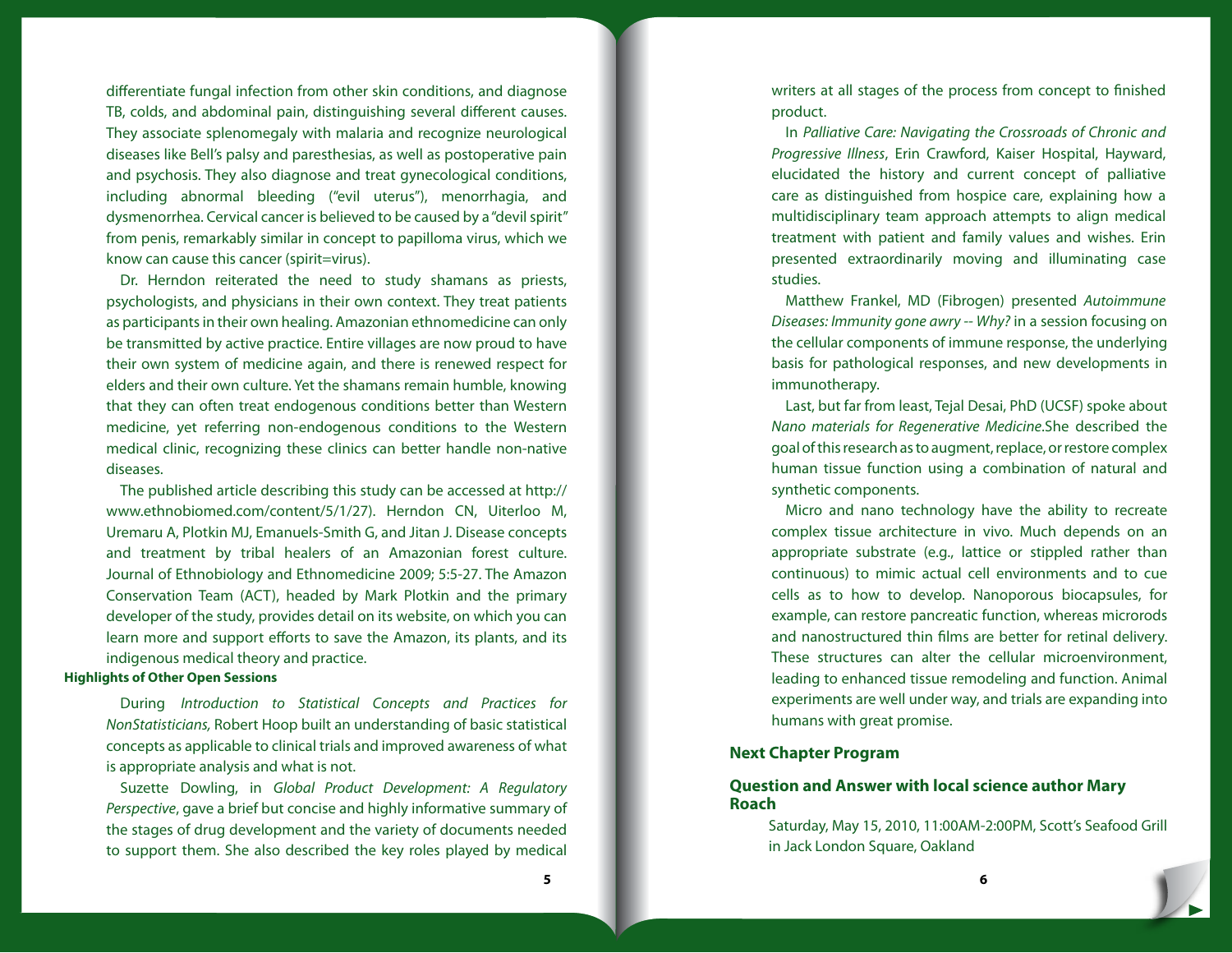Mary Roach has written three excellent and highly readable books, each of which examines the scientific research behind a different topic area. She has an excellent ability to doggedly pursue the topic of her interest, in true journalistic style and a wonderful sense of humor, which comes through in her writing.

Mary has written three books (so far):

1. *Stiff: The Curious Life of Cadavers*, in which Mary examined a number of ways that cadavers have been used to push the boundaries of medicine and other scientific pursuits.

2. *Spook: Science Tackles the Afterlife*, a look at the many faceted approaches people have used to examine what happens after we die and whether there is a soul.

3. *Bonk: The Curious Coupling of Science and Sex*, exploring the lengths to which scientific investigators (and others) have gone to understand human sexual physiology. A quote from AJ Jacobs, author of T*he Year of Living Biblically* (who I think is hilarious) "I would read Mary Roach on the history of Quonset huts. But Mary Roach on sex? That's a godsend!"

#### **Agenda**

#### 11AM - networking

11:45 – lunch (choice of Shrimp Louis or Chinese Chicken salad) 12:45 - Mary Roach : 15 minute presentation, followed by Q&A. The program is expected to end by 2:00.

#### **Location**

Scott's in Jack London Square, 2 Broadway, Oakland (510) 444-3456 http://www.scottsjls.com/location.html

#### **Cost**

\$30 members

\$35 non-members

Register online: http://amwancal3.eventbrite.com/

If you would like to pay by check, please contact Catherine Magill at magill\_catherine@yahoo.com

## **Future Events**

Dates to be determined:

Word Witch – LIVE with Maggie Norris

AMWA Curriculum Expansion and Restructuring with Catherine Magill Introduction to Cancer Pharmacology with Sunil Patel

# **AMWA NoCal Provides Benefits to Members**

C.J. Holzhauer, M.S.

Since 2003, I have been enjoying the multiple benefits of AMWA membership. Becoming a member was especially easy thanks to employer-paid membership and fees for the Asilomar Conference. Biotechnology rode the crest of the technology wave and employees enjoyed perks; AMWA membership and the opportunities it offered for medical writing training was my most coveted perk during my tenure at a biotech company.

This perk opened many possibilities for professional growth. I met many individuals from many parts of California online and in-person through AMWA. At the Asilomar conference, interesting and practical medical writing workshops helped me earn much of my certification credit. I learned that investing in education and writing skills through AMWA is an excellent strategy in an unstable economy.

Although AMWA Northern California provides ample opportunities for employment and freelance work, I depend on AMWA for many other reasons. I want to foster a professional network in a collegial community. This network offers balance in my working life. Typically, regular working life brings busy, tight schedules with little time to build bridges to the community. Often, employees are merely worker bees in a culture of rugged individualism. Yet AMWA provides opportunities to expand our professional horizons by communicating online in listserves and in person at meetings. The result is a valuable network with other professionals in the medical field and beyond.

Simply put, the professionals in AMWA care about each other and their actions show it. They show it by taking the time to respond to other members' questions, helping members find answers and strategies to grow as professionals. For these reasons I continue to renew my membership and enjoy the involvement in a dynamic, caring community. As an educator, I see this as vital because I need to continually seek out opportunities to learn and I learn through making connections. Connecting with other professionals allows me to share fundamental interests and to enlarge these interests.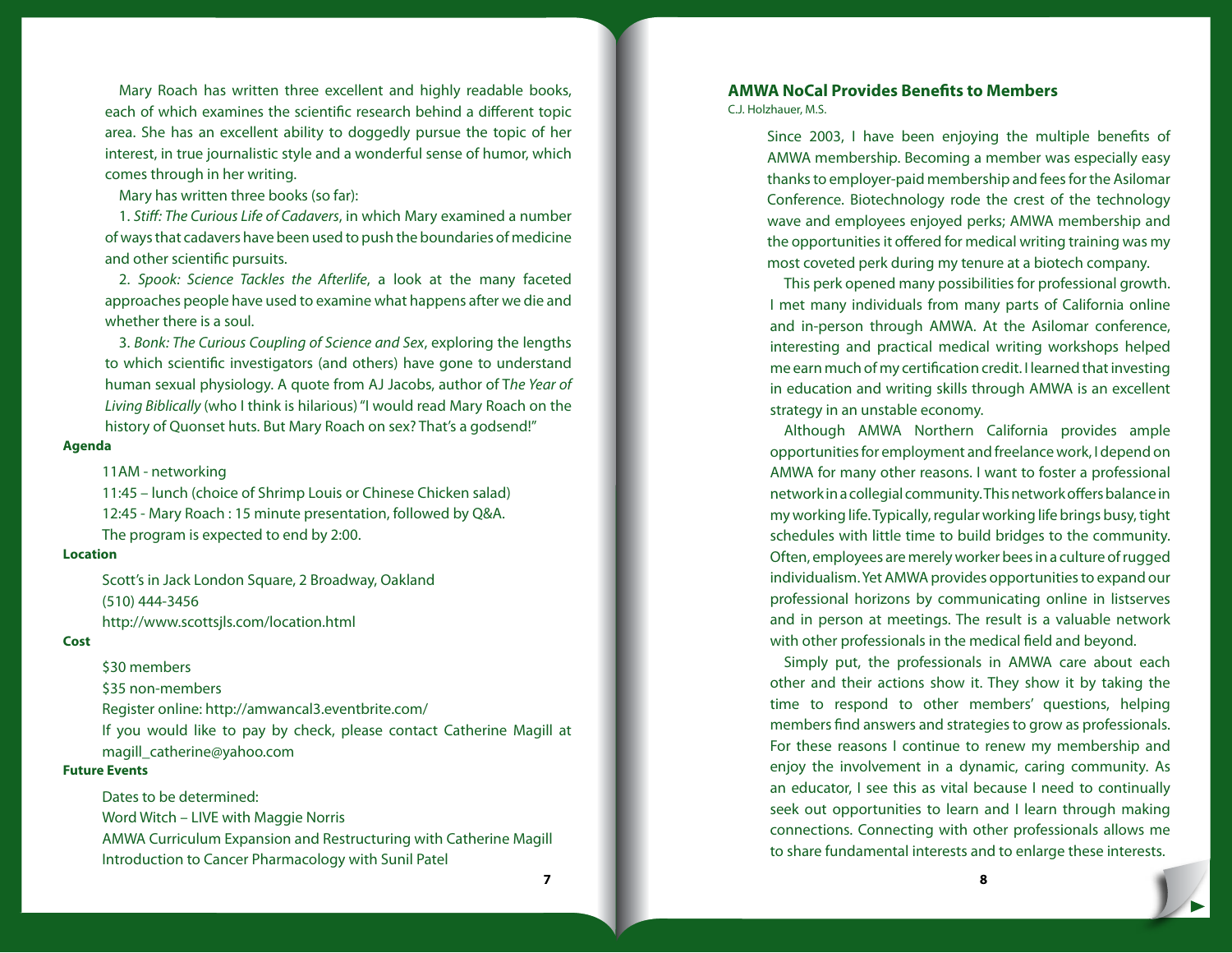AMWA expands one's insight and learning, energized by a wonderful network. By discussing areas of interest in medical writing with other AMWA members we challenge ourselves to listen to others' ideas and viewpoints. As a result, we develop more ideas and factual knowledge, pushing the boundaries of our education. We share ideas while respecting differences and see our community grow through education about health, medicine and community. We know that writing is thinking and thinking is communication and relationship; we enjoy these areas in AMWA because we talk, think, share, laugh, plan, write, research and wrestle with words. That is why it is so enjoyable to mingle with collegial professionals in this AMWA community.

I value that. I do not want to give up my professional friendships and community for anything. So I continue to seek out opportunities to be involved this organization through serving as Treasurer, going to meetings and reaching out to others in this professional community to share science in a dynamic, personal way.

## **Member Book Just Out**

After the death of her mother from breast cancer in 1994 and her father from lung cancer in 2003, Barbara Boughton began a search to understand her own risk for the disease.

With a history of cancer in her family that ranged from skin to colon to breast, she found there was little information in bookstores that could provide her with ways to accurately assess her risk and put a decisive preventive plan into action.

A specialist in writing about oncology for trade magazines and journals, Barbara discovered that consumer health books tend to concentrate on one type of cancer, such as breast cancer, or on one aspect of prevention, such as nutrition. But Barbara's family was affected by a diverse array of cancers and she was seeking advice that would be comprehensive as well as practical.

That search would eventually lead her to do the research that resulted in the new book *Reduce Your Cancer Risk: Twelve Steps to a Healthier Life*. The new guide to understanding and decreasing cancer risk is co-published by Demos Medical Publishing and the American Cancer Society.

The book includes advice about how to obtain personal risk assessments for cancer and to find out whether you might be genetically at risk for the disease as well as tips on how to make lifestyle changes that help

prevent cancer, such as nutrition, exercise, staying at a healthy weight, stopping smoking, and protecting your skin from sun damage. Controversies and information about screening methods for cancer are discussed, as well as specific advice for cancer survivors. The author also considers issues such as the contribution of environmental chemicals, infection and stress to cancer development. The book provides a template of "important questions to consider" when deciding on whether to use such preventive strategies as well as insights into new research on preventive cancer medications and surgeries.

Barbara's personal narrative, the stories of people with genetic syndromes for cancer and cancer survivors, and interviews with leading oncology researchers are interwoven with practical advice. Co-authored with Michael Stefanek, PhD, a behavioral healthcare researcher formerly with the American Cancer Society, and edited by Ted Gansler, MD, of the American Cancer Society, the book is available by order at www.demosmedpub.com and all major and independent bookstores. For more information, contact Barbara at Barbara. Boughton@gmail.com

## **Asymptomatic Depression: Hidden Epidemic and Huge Untapped Market**

Methodius Isaac Bonkers, M.D., Principal Investigator Bonkers Institute for Nearly Genuine Research

> In recent years, antidepressant sales have skyrocketed beyond the pharmaceutical industry's wildest dreams. Yet despite widespread screening programs and aggressive marketing campaigns designed to raise mental health disease awareness, a significant percentage of the population remains undiagnosed and untreated. Research suggests nearly a third of American adults have never been diagnosed with any mental disorder. Precisely this segment of the population must be targeted for intervention if pharmaceutical profits are to continue rising at their current rate.

One way to increase the prevalence of a disease is to broaden its diagnostic criteria. By providing physicians with an ever-growing laundry list of signs and symptoms to evaluate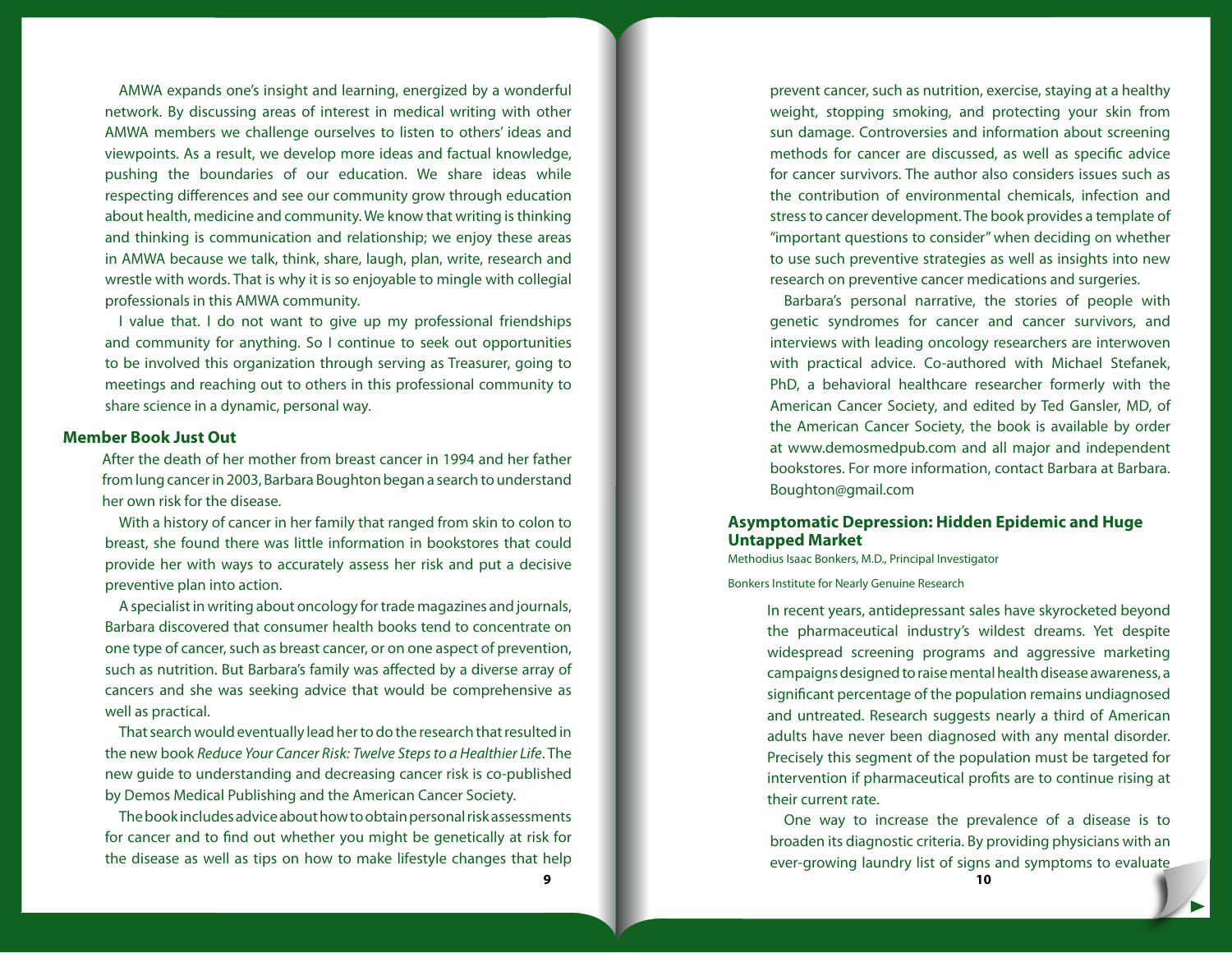(insomnia or oversleeping, poor appetite or overeating, constant crying or inability to cry, apathy or hostility, fatigue or restlessness, and so on), the number of potential clients/patients is greatly expanded. However, this strategy focuses exclusively on those who complain of sickness, while completely overlooking those who feel well. The present article explores the novel hypothesis that patients who feel well are, in fact, patients who need treatment.

### **Understanding depression and its causes**

Depressive disorders often co-occur with anxiety or substance abuse and are a leading form of disability in the United States. Depression may strike any time without warning. Researchers have identified four primary causes of mild, moderate and severe clinical depression:

- Imbalance of key neurotransmitters in the brain;
- Chronic low-grade hopelessness generated by early childhood trauma;
- Sudden realization of the essential absurdity of life;
- Ecological catastrophe on a scale never before seen in human history. Other factors which might trigger a depressive episode include:
- having either too much or not enough of something;
- being trapped in an utterly hopeless situation with no way of escape;
- remorse, guilt, shame, failure, disappointment, grief, pain or loss of some kind;
- omega-3 deficiency from not eating enough cauliflower;
- infestation of household pests such as termites or rodents;
- leaky faucet, clogged drain or similar plumbing problem;
- global economic collapse, thermonuclear war, mass starvation, genocide, etc.

Obviously, anyone who feels depressed is depressed, but what about those who never complain of depressive feelings? The sickest members of our society may be those who maintain a cheerful attitude in the midst of devastation, chaos and despair. Turning our attention to patients who insist they feel fine even as the entire world crumbles around them, we immediately recognize something seriously wrong with these individuals. Their condition arises from a particularly insidious and virulent strain of depression, difficult to detect. Identified by the scientific name poena occultus ("hidden pain"), asymptomatic depression is a serious and persistent mental illness which may be far more prevalent than previously thought. In most cases patients remain untreated because they are entirely unaware of their disease, compounding the tragedy.

## **Recognizing signs and symptoms**

Familiar signs and symptoms of chronic clinical depression are easily recognized:

- slumped shoulders;
- downcast eyes;
- inability to concentrate;
- tendency to see the glass as half empty;
- hasn't dusted behind the refrigerator in months;
- worries about stuff like nuclear proliferation, mounting budget deficits and the legacy we're leaving our children.

Only a trained medical professional can properly identify the subtle signs of asymptomatic depression:

- rosy cheeks;
- sparkling eyes;

I

- sunny disposition;
- optimistic about the future despite all evidence to the contrary;
- invariably sees the glass as half full;
- doesn't mind if the glass contains deadly bacteria and toxic chemicals.

## **Which patient suffers asymptomatic depression?**



Images generated utilizing suprafacial photoscopic scanographic device (Polaroid camera) to detect putative axiomatic biochemical imbalance within the brain. Patient on right exhibits classic signs of asymptomatic depression.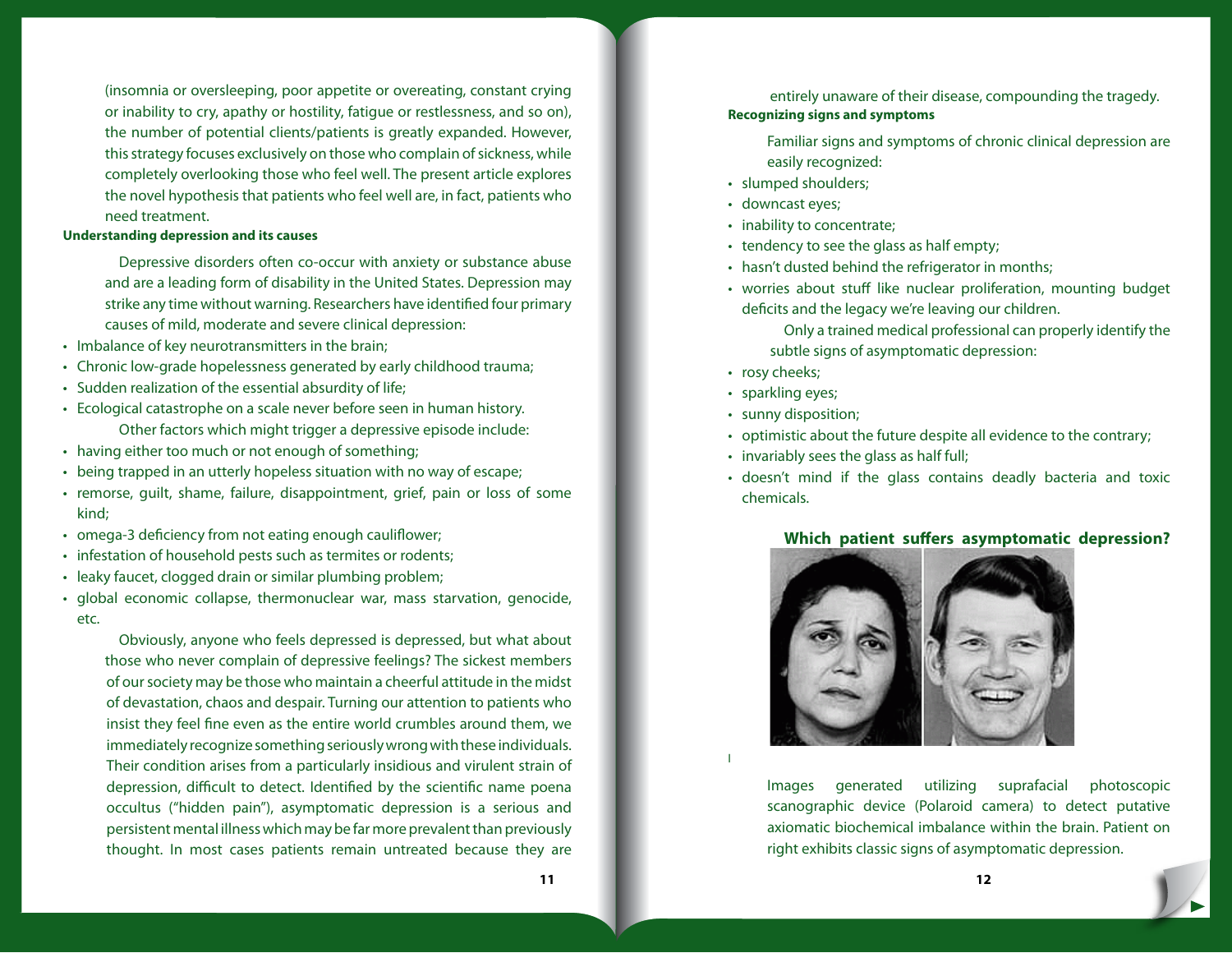#### **Simplifying diagnosis, screening, intervention and treatment**

Concerns about underdiagnosis and undertreatment of depression have led to widespread support for routine diagnostic screening in the form of standardized symptom checklists and simple written or verbal tests administered to patients. Arroll et al (2003) report impressive results when patients are asked two questions:

1. During the past month have you often been bothered by feeling down, depressed, or hopeless?

2. During the past month have you often been bothered by little interest or pleasure in doing things?

Brief yes-or-no questionnaires have proven remarkably efficient in detecting cases of depression, although false positive rates of 30% and false negatives of 0.4% clearly leave some room for improvement. Accurate and comprehensive screening of an invisible or hidden disability like asymptomatic depression requires the use of precise diagnostic tools much more sophisticated than a simple two-question quiz. Experts recommend a rigorous one-question quiz:

1. Do you feel depressed, yes or no?

A single-item questionnaire not only simplifies screening, but also facilitates diagnosis, validates testing, justifies intervention and maximizes treatment. Patients responding "Yes" are diagnosed with depression and treated accordingly. Patients responding "No" are diagnosed with asymptomatic depression and treated accordingly.

In all cases, whether patients respond Yes or No, current evidence-based treatment protocols dictate prudent pharmacological intervention with a selective serotonin reuptake inhibitor (SSRI) such as Lexapro or Zoloft and/ or serotonin-norepinephrine reuptake inhibitor (SNRI) such as Cymbalta or Effexor. Both SSRI and SNRI agents are proven to work equally well for mild, moderate or severe major depressive and dysthymic or cyclothymic mood disorders including chronic, clinical, residual, refractory, treatmentresistant, subsyndromal and/or asymptomatic depression.

Although their precise mechanism of action is not well understood, antidepressants appear to relieve depressive symptoms through an active placebo effect. Common adverse reactions including insomnia, irritability, impotence and incontinence effectively convince patients of the medicine's potent neurophysiological properties, somehow making them feel better.

In cases of asymptomatic depression, antidepressants have a paradoxical effect. Patients who feel fine before taking the medication subsequently grow depressed as they endure side effects ranging from diarrhea, nausea and heart palpitations to grand mal seizures, headache and tremors. Emotional distress typically increases as physical health declines -- a sure sign treatment is working. Once the patient's asymptomatic depression is completely cured, the physician may confidently diagnose major depressive disorder and treat the patient accordingly.

#### **References:**

Arroll B, Khin N, Kerse N. Screening for depression in primary care with two verbally asked questions: cross sectional study. British Medical Journal, Vol. 327, No. 7424 (15 Nov. 2003), pp. 1144-1146.

Ayd, FJ. Recognizing the Depressed Patient: With Essentials of Management and Treatment. New York, Grune & Stratton, 1961.

Bentall RP. A proposal to classify happiness as a psychiatric disorder. Journal of Medical Ethics, Vol. 18, No. 2 (June 1992), pp. 94-98.

Regents of the University of Michigan. Beyond Sadness: Bridging the gap between emotional and physical symptoms of depression. Ann Arbor, MI, 2002.

© 2010 Bonkers Institute for Nearly Genuine Research Reprinted with permission.

## **Chapter Report: Spring 2010 Elections**

Our elected President resigned her position in approximately February 2009, and was replaced by the Vice President, who subsequently stopped serving in August, 2009.

As a result of this turnover we did not hold elections in the fall as usual. Immediate Past President, Catherine Magill, agreed to become Acting President in order to keep things running, to find volunteers, and set up elections for Fall 2010.

#### **Membership**

Mimi Wessling has volunteered to act as our membership liason.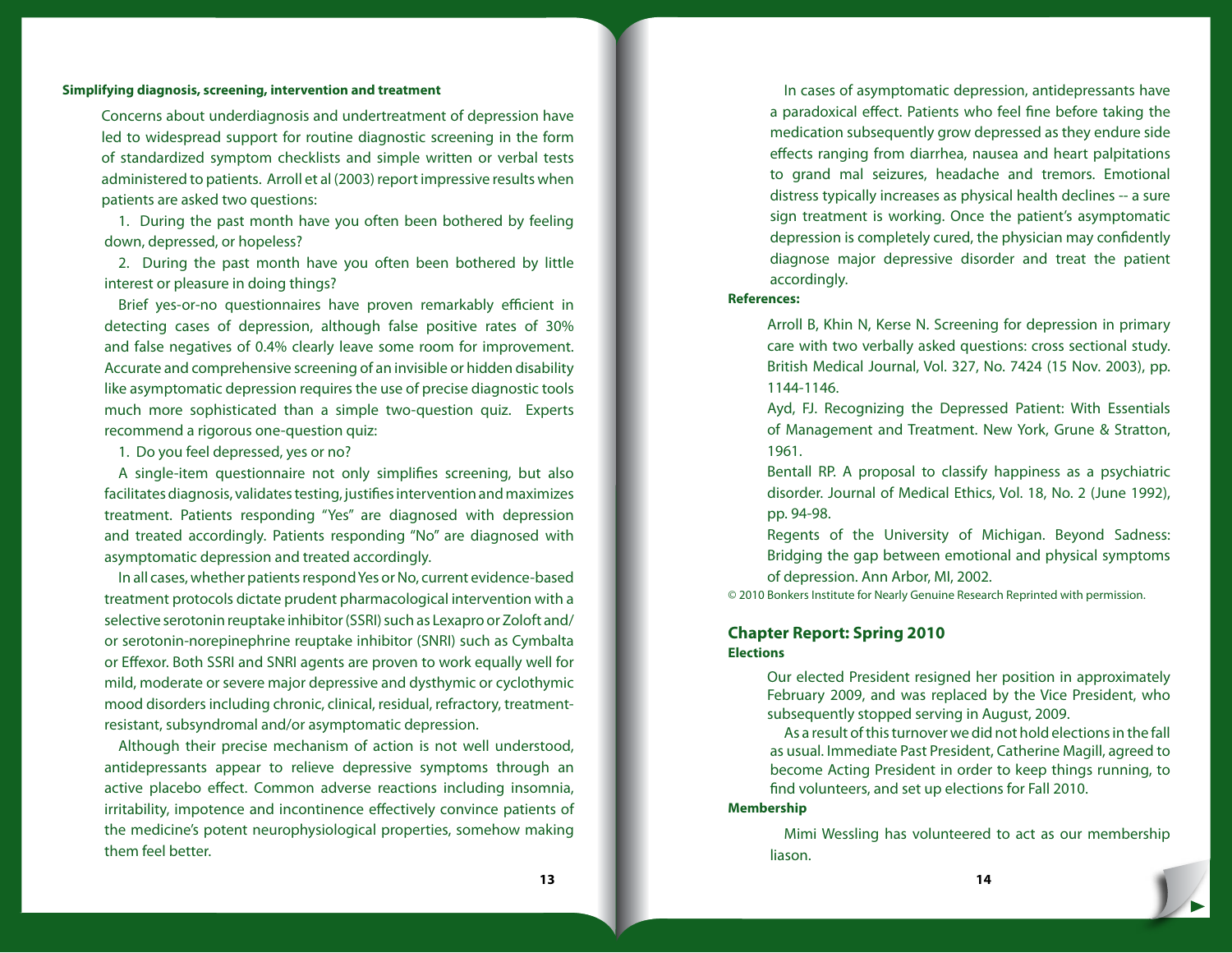#### **Financial status**

As of 9/14/09, the chapter had a total of \$18,516.79 in assets, which are split as follows: \$6748.14 in our checking account and \$11,768.65 in a savings account. The CDs have been retired since the interest rate is so low it's not worth locking up.

The only significant expenses from the chapter accounts have been for programs, travel for our delegate to attend the National Board of Directors meeting in April, and conference call and webhosting administration fees. Recently our events have been running at a slight loss, but we feel that member dues should support our meetings.

Note: The chapter sponsors the Pacific Coast Conference next year (and does so every other year), the monies for that event are handled separately from the chapter funds. The money in those accounts totals \$42,736.45 (as of 9/14/09) A \$1500 deposit was made to reserve Asilomar for the 2010 PCC, which was held on April 18-21, 2010.

#### **Programs**

Our chapter programs are generally held during the day on a weekend, and we rotate between San Francisco, the South Bay and the East Bay, thus encouraging attendance from members in various regions of Northern California.

The chapter has held 6 events since the Spring Board meeting last year:

#### **4/11/2009**

The History of Doping in Sport Speaker: Franco Navazio, MD Pyramid Alehouse Walnut Creek, CA 17 attendees

#### **6/6/2009**

Evidence-Based Design: Improving the Quality of **Healthcare** Delancey St Restaurant

San Francisco, CA 19 attendees

#### **9/26/2009**

Word Tips & Tricks: Advanced Normal Dot Dot Speaker: Maggie Norris Michael's at Shoreline Mt. View, CA 20 attendees

## **12/5/2009**

A broad spectrum therapeutic in addition to a vaccine for influenza Speaker: Daryl Faulds, CEO of Gemmus Pharmaceuticals

Delancey St Restaurant San Francisco, CA

23 attendees

## **1/30/2010**

Very Post-Mortem: Mummies and Medicine Organized tour of a special exhibit Lunch: Legion Cafe The California Legion of Honor Lincoln Park, San Francisco 25 attendees

#### **3/20/2010**

Social Anxiety: Is it a Mental Disorder? Speaker: Eileen Gambrill, PhD School of Social Welfare, UC Berkeley, Pyramid Alehouse Berkeley, CA

15 attendees

We have been having regular meetings recently with a program roughly every other month, alternating between a "learn-a-skill" event and a science event. We've found that social events are not as well-attended as the more educational ones, so we will be doing them less frequently (roughly 1-2 times/year)

#### **Communications**

We have consistently been publishing the chapter newsletter, *The Pacemaker.* Issues have been emailed to members every